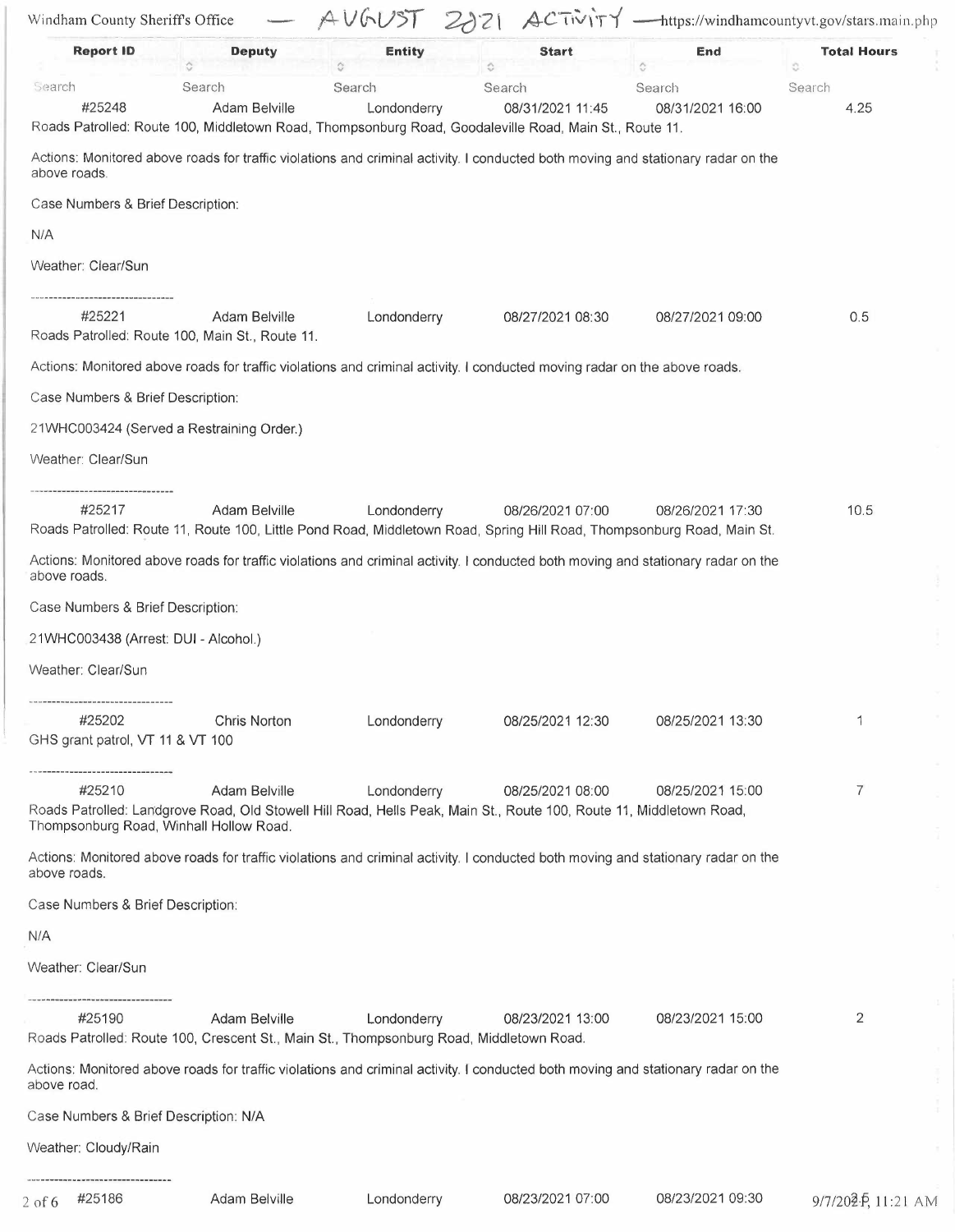| Windhare both of Sheriff's Office peputy       |                                                                                                      | <b>Entity</b> | <b>Start</b>                                                                                                                           |                  | https://windhamcountyvt.gov/atwo.wain.php |
|------------------------------------------------|------------------------------------------------------------------------------------------------------|---------------|----------------------------------------------------------------------------------------------------------------------------------------|------------------|-------------------------------------------|
| Roads Patrolled: N/A                           |                                                                                                      |               |                                                                                                                                        |                  |                                           |
|                                                | Actions: Completed arrest paperwork for case #'s 21WHC003232 and 21WHC003373.                        |               |                                                                                                                                        |                  |                                           |
| Case Numbers & Brief Description:              |                                                                                                      |               |                                                                                                                                        |                  |                                           |
| See above.                                     |                                                                                                      |               |                                                                                                                                        |                  |                                           |
| Weather: Cloudy                                |                                                                                                      |               |                                                                                                                                        |                  |                                           |
| #25180<br>Roads Patrolled: Route 100, Route 11 | Adam Belville                                                                                        | Londonderry   | 08/20/2021 19:00                                                                                                                       | 08/20/2021 20:15 | 1.25                                      |
| above roads.                                   |                                                                                                      |               | Actions: Monitored above roads for traffic violations and criminal activity. I conducted both moving and stationary radar on the       |                  |                                           |
| Case Numbers & Brief Description:              |                                                                                                      |               |                                                                                                                                        |                  |                                           |
|                                                | 21WHC003369 (Investigated a road rage incident.)                                                     |               |                                                                                                                                        |                  |                                           |
| 21WHC003373 (Arrest for Excessive Speed.)      |                                                                                                      |               |                                                                                                                                        |                  |                                           |
| Weather: Cloudy/Sun                            |                                                                                                      |               |                                                                                                                                        |                  |                                           |
| #25164<br>Road.                                | <b>Adam Belville</b>                                                                                 | Londonderry   | 08/19/2021 12:45<br>Roads Patrolled: Route 11, Main St., Thompsonburg Road, Middletown Road, Route 100, Cross Road, Under the Mountain | 08/19/2021 15:00 | 2.25                                      |
| above roads.                                   |                                                                                                      |               | Actions: Monitored above roads for traffic violations and criminal activity. I conducted both moving and stationary radar on the       |                  |                                           |
| Case Numbers & Brief Description:              |                                                                                                      |               |                                                                                                                                        |                  |                                           |
|                                                | 21WHC003347 (Conducted a welfare check on an individual who was making suicidal comments.)           |               |                                                                                                                                        |                  |                                           |
| Weather: Cloudy/Rain                           |                                                                                                      |               |                                                                                                                                        |                  |                                           |
| #25162                                         | Adam Belville<br>Roads Patrolled: Main St., Route 11, Thompsonburg Road, Middletown Road.            | Londonderry   | 08/19/2021 07:00                                                                                                                       | 08/19/2021 08:45 | 1.75                                      |
| above roads.                                   |                                                                                                      |               | Actions: Monitored above roads for traffic violations and criminal activity. I conducted both moving and stationary radar on the       |                  |                                           |
| Case Numbers & Brief Description:              |                                                                                                      |               |                                                                                                                                        |                  |                                           |
| N/A                                            |                                                                                                      |               |                                                                                                                                        |                  |                                           |
| Weather: Rain                                  |                                                                                                      |               |                                                                                                                                        |                  |                                           |
| ------------------------<br>#25157             | Adam Belville                                                                                        | Londonderry   | 08/18/2021 11:00<br>Roads Patrolled: Route 100, Route 11, Thompsonburg Road, Middletown Road, Windy Hill Road, Melendy Hill Road.      | 08/18/2021 15:00 | 4                                         |
| above roads.                                   |                                                                                                      |               | Actions: Monitored above roads for traffic violations and criminal activity. I conducted both moving and stationary radar on the       |                  |                                           |
| Case Numbers & Brief Description:              |                                                                                                      |               |                                                                                                                                        |                  |                                           |
|                                                | 21WHC003322 (Abandoned vehicle on Route 11.)                                                         |               |                                                                                                                                        |                  |                                           |
| Weather: Cloudy/Light Rain                     |                                                                                                      |               |                                                                                                                                        |                  |                                           |
| #25145                                         | Adam Belville<br>Roads Patrolled: Main St., Thompsonburg Road, Middletown Road, Route 100, Route 11. | Londonderry   | 08/17/2021 07:00                                                                                                                       | 08/17/2021 12:00 | 5                                         |
|                                                |                                                                                                      |               | Actions: Monitored above roads for traffic violations and criminal activity. I conducted both moving and stationary radar on the       |                  | 9/7/2021, 11:21 AM                        |

 $\mathbb{R}^n$  . The set of  $\mathbb{R}^n$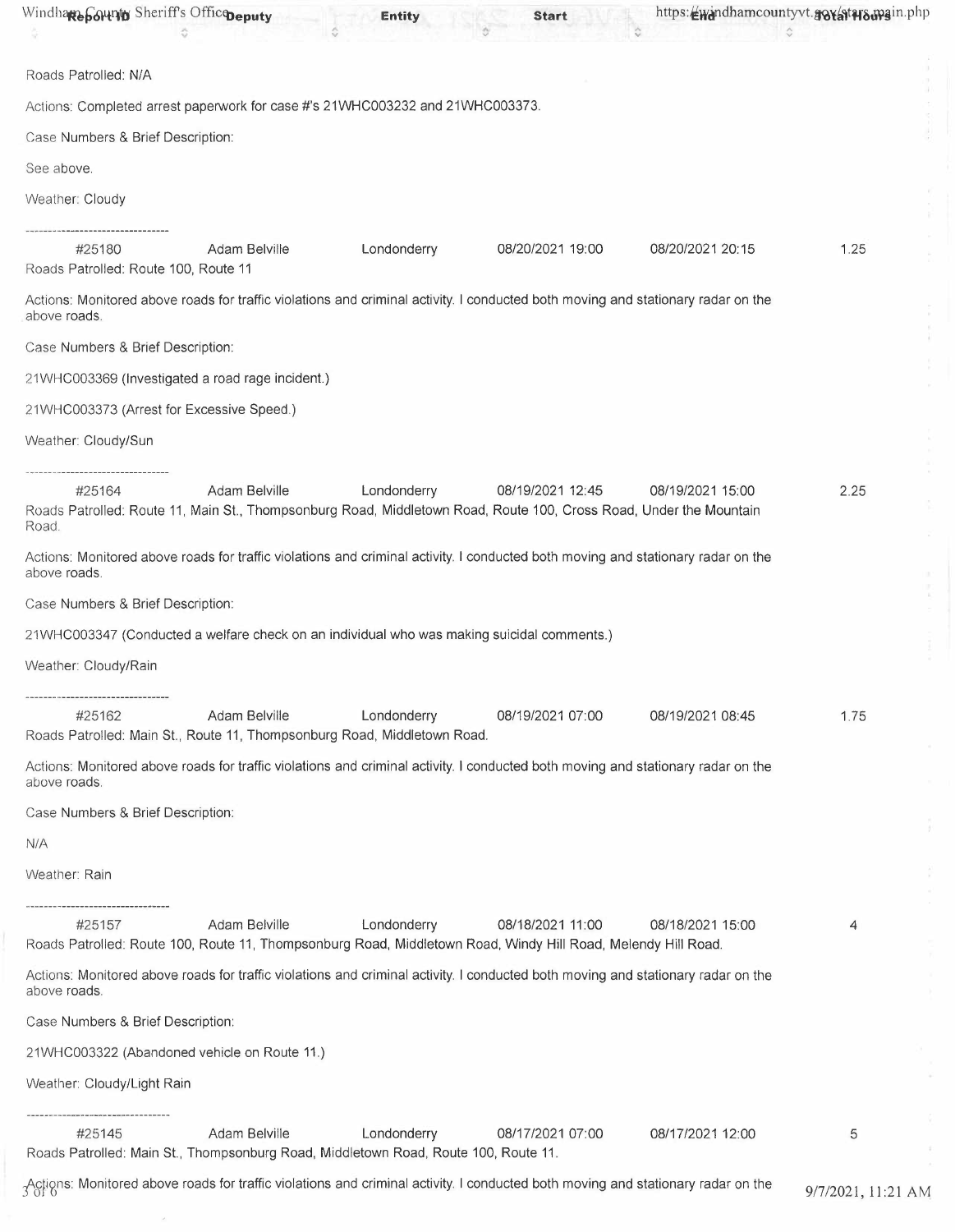| Windhare Sounty Sheriff's Officepeputy                                                        |               | <b>Entity</b> | <b>Start</b>                                                                                                                     | https://windhamcountyvt.gov/atwo.wain.php<br>$\hat{C}$ |                |
|-----------------------------------------------------------------------------------------------|---------------|---------------|----------------------------------------------------------------------------------------------------------------------------------|--------------------------------------------------------|----------------|
| above roads.                                                                                  |               |               |                                                                                                                                  |                                                        |                |
| Case Numbers & Brief Description:                                                             |               |               |                                                                                                                                  |                                                        |                |
| Weather: Cloudy/Sun                                                                           |               |               |                                                                                                                                  |                                                        |                |
| #25131                                                                                        | Adam Belville | Londonderry   | 08/16/2021 11:00<br>Roads Patrolled: Derry Woods Road, Thompsonburg Road, Main St., Old Stowell Hill Road, Landgrove Road.       | 08/16/2021 13:00                                       | $\overline{2}$ |
| above roads.                                                                                  |               |               | Actions: Monitored above roads for traffic violations and criminal activity. I conducted both moving and stationary radar on the |                                                        |                |
| Case Numbers & Brief Description: N/A                                                         |               |               |                                                                                                                                  |                                                        |                |
| Weather: Clear/Sun                                                                            |               |               |                                                                                                                                  |                                                        |                |
| #25129<br>Roads Patrolled: Main St., Route 11, Route 100, Thompsonburg Road, Middletown Road. | Adam Belville | Londonderry   | 08/13/2021 12:45                                                                                                                 | 08/13/2021 15:00                                       | 2.25           |
| above roads.                                                                                  |               |               | Actions: Monitored above roads for traffic violations and criminal activity. I conducted both moving and stationary radar on the |                                                        |                |
| Case Numbers & Brief Description:                                                             |               |               |                                                                                                                                  |                                                        |                |
| N/A                                                                                           |               |               |                                                                                                                                  |                                                        |                |
| Weather: Clear/Sun                                                                            |               |               |                                                                                                                                  |                                                        |                |
| #25122<br>Roads Patrolled: N/A                                                                | Adam Belville | Londonderry   | 08/13/2021 07:00                                                                                                                 | 08/13/2021 08:30                                       | 1.5            |
| Actions: Worked on case #21WHC003232.                                                         |               |               |                                                                                                                                  |                                                        |                |
| Case Numbers & Brief Description:                                                             |               |               |                                                                                                                                  |                                                        |                |
| See above.                                                                                    |               |               |                                                                                                                                  |                                                        |                |
| Weather: Cloudy/Sun                                                                           |               |               |                                                                                                                                  |                                                        |                |
| #25121<br>Roads Patrolled: N/A                                                                | Adam Belville | Londonderry   | 08/12/2021 17:00                                                                                                                 | 08/12/2021 19:00                                       | 2              |
| Actions: Worked on paperwork for arrest cases: 21WHC003231, 21WHC003232, 21WHC003239.         |               |               |                                                                                                                                  |                                                        |                |
| Case Numbers & Brief Description: See above.                                                  |               |               |                                                                                                                                  |                                                        |                |
| Weather: N/A                                                                                  |               |               |                                                                                                                                  |                                                        |                |
| -------------------------------<br>#25120<br>Roads Patrolled: N/A                             | Adam Belville | Londonderry   | 08/12/2021 12:15                                                                                                                 | 08/12/2021 15:00                                       | 2.75           |
| Actions: Conducted follow-up on 21WHC003232, which led to multiple arrests.)                  |               |               |                                                                                                                                  |                                                        |                |
| Case Numbers & Brief Description:                                                             |               |               |                                                                                                                                  |                                                        |                |
| 21WHC003232 (Two charged with Aggravated Disorderly Conduct.)                                 |               |               |                                                                                                                                  |                                                        |                |
| 21WHC003239 (Arrest on Warrant.)                                                              |               |               |                                                                                                                                  |                                                        |                |
| Weather: Cloudy/Sun                                                                           |               |               |                                                                                                                                  |                                                        |                |
| #25118                                                                                        | Adam Belville | Londonderry   | 08/12/2021 07:00                                                                                                                 | 08/12/2021 11:00                                       | 4              |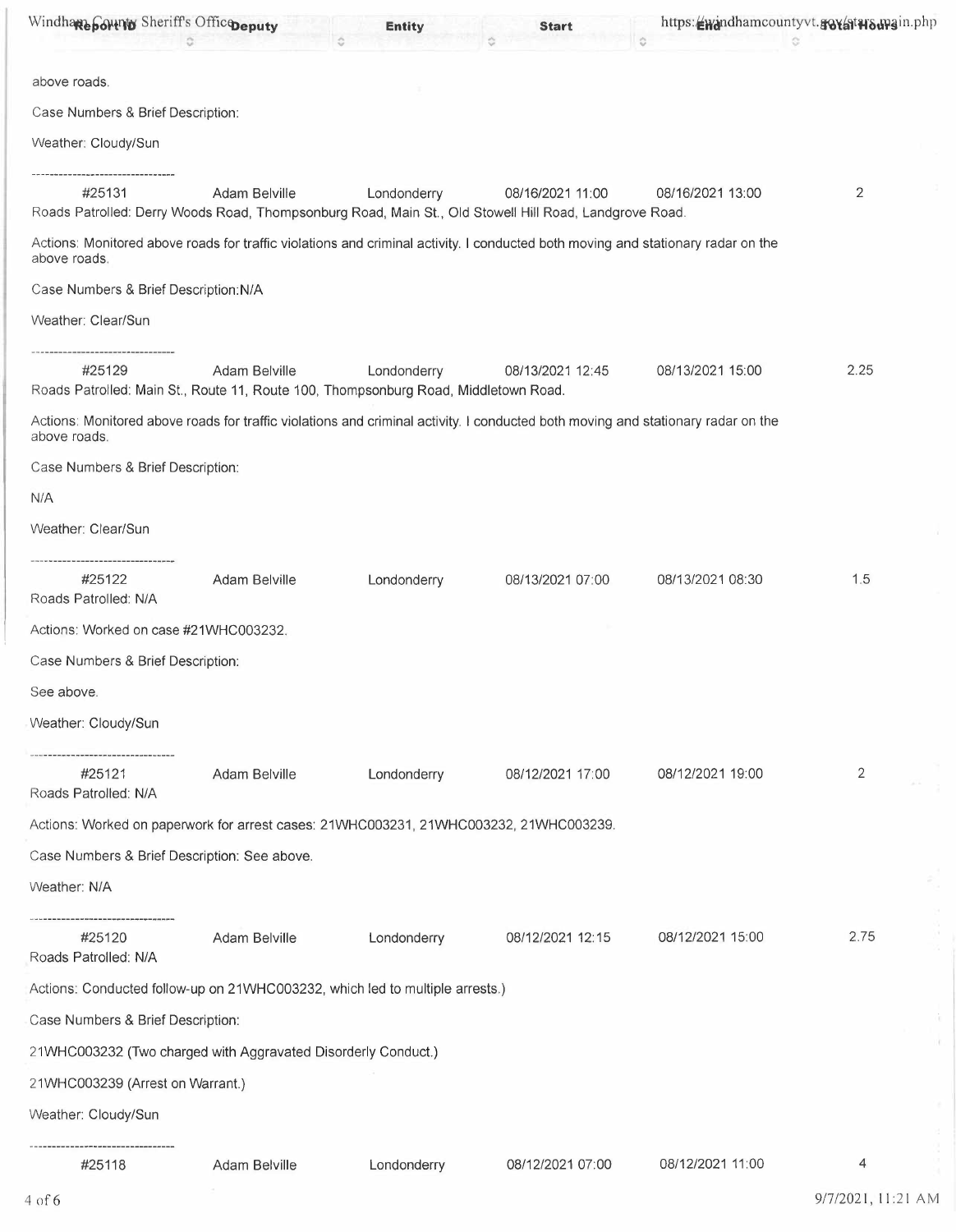| Windhare Sounty Sheriff's Officepeputy                                                                                                                                                     |               | <b>Entity</b> | <b>Start</b>     | https://windhamcountyvt.gov/atwamain.php |     |
|--------------------------------------------------------------------------------------------------------------------------------------------------------------------------------------------|---------------|---------------|------------------|------------------------------------------|-----|
| Roads Patrolled: Main St., Thompsonburg Road, Route 11, Middletown Road, Route 100.                                                                                                        |               |               |                  |                                          |     |
| Actions: Monitored above roads for traffic violations and criminal activity. I conducted both moving and stationary radar on the<br>above roads.                                           |               |               |                  |                                          |     |
| Case Numbers & Brief Description:                                                                                                                                                          |               |               |                  |                                          |     |
| 21WHC003231 (Arrest for Excessive Speed.)                                                                                                                                                  |               |               |                  |                                          |     |
| 21WHC003232 (Investigated a disturbance at Jelley's Deli.)                                                                                                                                 |               |               |                  |                                          |     |
| Weather: Cloudy/Sun                                                                                                                                                                        |               |               |                  |                                          |     |
| #25126<br>Roads Patrolled: Rt 100, Springhill Rd, Livermore Mill Rd, Winhall Hollow Rd, Melendy Hill Rd, Main St, Cross Rd,<br>Thompsonburg Rd, Lowel Lake Rd, Little Pond Rd, Boynton Rd, | Micah Fisher  | Londonderry   | 08/10/2021 10:00 | 08/10/2021 12:00                         | 2   |
| Actions: Monitored above roads for traffic violations and criminal activity.                                                                                                               |               |               |                  |                                          |     |
| Case Numbers & Brief Description:                                                                                                                                                          |               |               |                  |                                          |     |
| Weather: Warm, Sunny                                                                                                                                                                       |               |               |                  |                                          |     |
| #25104<br>Roads Patrolled: Route 100, Main St., Thompsonburg Road, Route 11, Middletown Road.                                                                                              | Adam Belville | Londonderry   | 08/10/2021 06:00 | 08/10/2021 09:30                         | 3.5 |
| Actions: Monitored above roads for traffic violations and criminal activity. I conducted both moving and stationary radar on the<br>above roads.                                           |               |               |                  |                                          |     |
| Case Numbers & Brief Description:                                                                                                                                                          |               |               |                  |                                          |     |
| 21WHC003186 (Directed Patrol near 3326 Route 100 for speeding complaints.)                                                                                                                 |               |               |                  |                                          |     |
| Weather: Cloudy/Sun                                                                                                                                                                        |               |               |                  |                                          |     |
|                                                                                                                                                                                            |               |               |                  |                                          |     |
| #25123<br>Roads Patrolled: Rt 100, Rt 11, Middletown Rd, Thompsonburg Rd, Little Pond Rd,<br>Actions: Monitored above roads for traffic violations and criminal activity.                  | Micah Fisher  | Londonderry   | 08/09/2021 11:00 | 08/09/2021 13:00                         |     |
| Case Numbers & Brief Description:                                                                                                                                                          |               |               |                  |                                          |     |
| Weather: Sunny, Warm                                                                                                                                                                       |               |               |                  |                                          |     |
|                                                                                                                                                                                            |               |               |                  |                                          |     |
| #25094<br>Roads Patrolled: Route 11, Main St., Thompsonburg Road, Lowell Lake Road, Middletown Road, Old Stowell Hill Road,<br>Landgrove Road.                                             | Adam Belville | Londonderry   | 08/06/2021 10:30 | 08/06/2021 14:30                         | 4   |
| Actions: Monitored above roads for traffic violations and criminal activity. I conducted both moving and stationary radar on the<br>above roads.                                           |               |               |                  |                                          |     |
| Case Numbers & Brief Description:                                                                                                                                                          |               |               |                  |                                          |     |
| 21WHC003152 (Responded to Lowell Lake Road for a reported car fire. This was determined to be minor in nature.)                                                                            |               |               |                  |                                          |     |
| Weather: Clear/Sun                                                                                                                                                                         |               |               |                  |                                          |     |
|                                                                                                                                                                                            |               |               |                  |                                          |     |
| #25084<br>Roads Patrolled: Route 100, Main St., Thompsonburg Road, Middletown Road.                                                                                                        | Adam Belville | Londonderry   | 08/05/2021 10:30 | 08/05/2021 15:30                         | 5   |
| Actions: Monitored above roads for traffic violations and criminal activity. I conducted both moving and stationary radar on the<br>above roads.                                           |               |               |                  |                                          |     |
| Case Numbers & Brief Description: N/A                                                                                                                                                      |               |               |                  |                                          |     |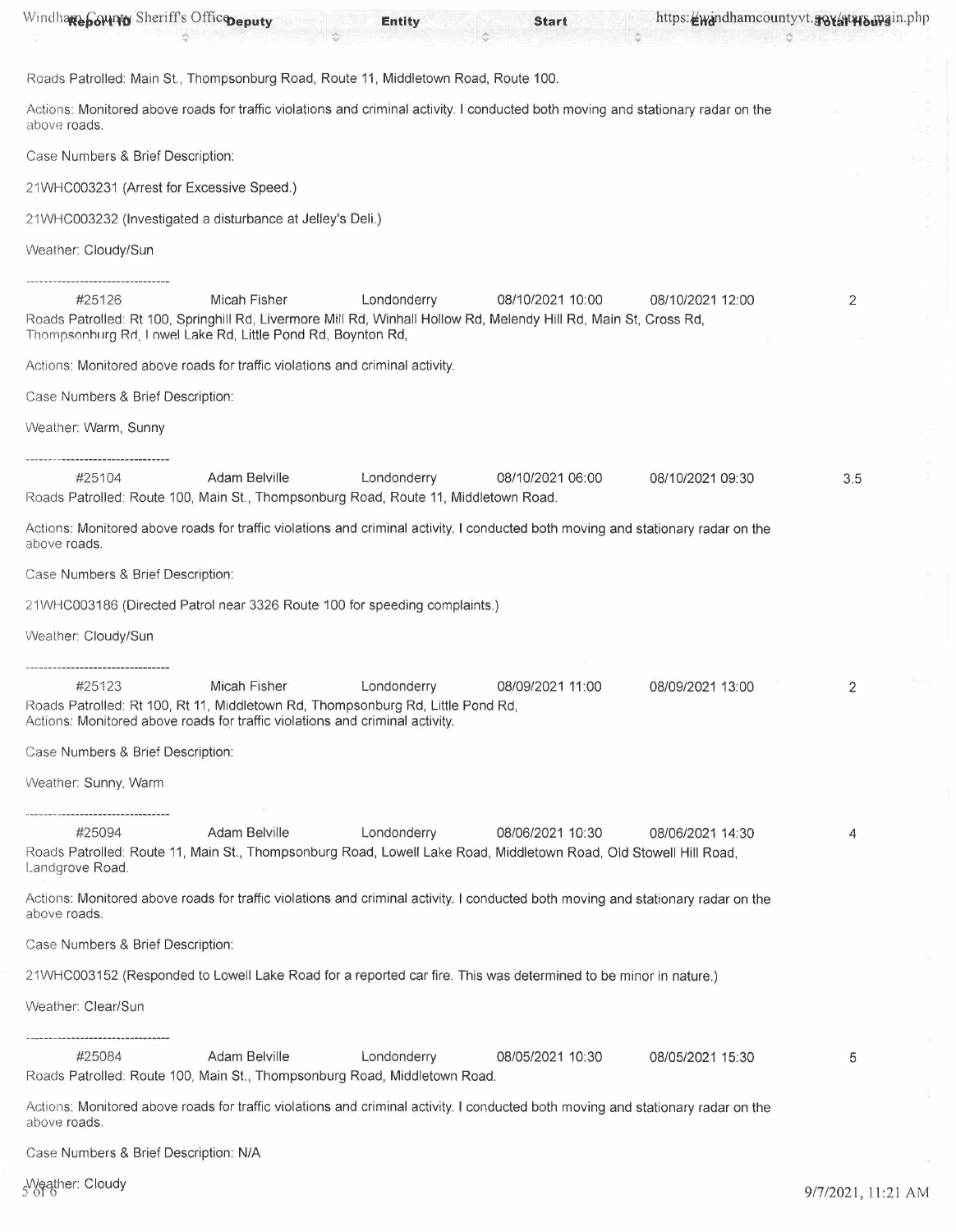| Windhare bound Sheriff's Officepeputy |                                                             | <b>Entity</b> | <b>Start</b>                                                                                                                            |                  | https://windhamcountyvt.gov/atwo.wain.php |
|---------------------------------------|-------------------------------------------------------------|---------------|-----------------------------------------------------------------------------------------------------------------------------------------|------------------|-------------------------------------------|
| #25076                                | Adam Belville                                               | Londonderry   | 08/04/2021 09:45<br>Roads Patrolled: Middletown Road, Little Pond Road, Melendy Hill Road, Route 11, West River St., Thompsonburg Road. | 08/04/2021 12:00 | 2.25                                      |
| above roads.                          |                                                             |               | Actions: Monitored above roads for traffic violations and criminal activity. I conducted both moving and stationary radar on the        |                  |                                           |
| Case Numbers & Brief Description: N/A |                                                             |               |                                                                                                                                         |                  |                                           |
| Weather: Cloudy                       |                                                             |               |                                                                                                                                         |                  |                                           |
| #25063<br>Roads Patrolled: N/A        | Adam Belville                                               | Londonderry   | 08/03/2021 18:15                                                                                                                        | 08/03/2021 19:15 | 1                                         |
|                                       | Actions: Completed paperwork for arrest case # 21WHC003076. |               |                                                                                                                                         |                  |                                           |
| Case Numbers & Brief Description: N/A |                                                             |               |                                                                                                                                         |                  |                                           |
| Weather: N/A                          |                                                             |               |                                                                                                                                         |                  |                                           |
| #25059                                | Adam Belville                                               | Londonderry   | 08/03/2021 06:30<br>Roads Patrolled: Middletown Road, Main St., Thompsonburg Road, Route 11, Route 100 North, Route 100 South.          | 08/03/2021 09:45 | 3.25                                      |
| above roads.                          |                                                             |               | Actions: Monitored above roads for traffic violations and criminal activity. I conducted both moving and stationary radar on the        |                  |                                           |
| Case Numbers & Brief Description:     |                                                             |               |                                                                                                                                         |                  |                                           |
|                                       |                                                             |               | 21WHC003076 (Arrest: Driving While Suspended and Operating Without an Ignition Interlock Device.)                                       |                  |                                           |
| Weather: Clear/Sun                    |                                                             |               |                                                                                                                                         |                  |                                           |
| #25050<br>Landgrove Road.             | Adam Belville                                               | Londonderry   | 08/02/2021 12:45<br>Roads Patrolled: Route 100 South, Route 100 North, Main St., Route 11, Thompsonburg Road, Old Stowell Hill Road,    | 08/02/2021 16:00 | 3.25                                      |
| above roads.                          |                                                             |               | Actions: Monitored above roads for traffic violations and criminal activity. I conducted both moving and stationary radar on the        |                  |                                           |
| Case Numbers & Brief Description: N/A |                                                             |               |                                                                                                                                         |                  |                                           |
| Weather: Clear/Sun                    |                                                             |               |                                                                                                                                         |                  |                                           |
|                                       |                                                             |               |                                                                                                                                         |                  |                                           |
|                                       |                                                             | -------       |                                                                                                                                         |                  |                                           |

**Tickets issued: 51 Warnings issued: 16 Fine total:** \$ **12657 Arrests: 6 Total: 82.75 hours**